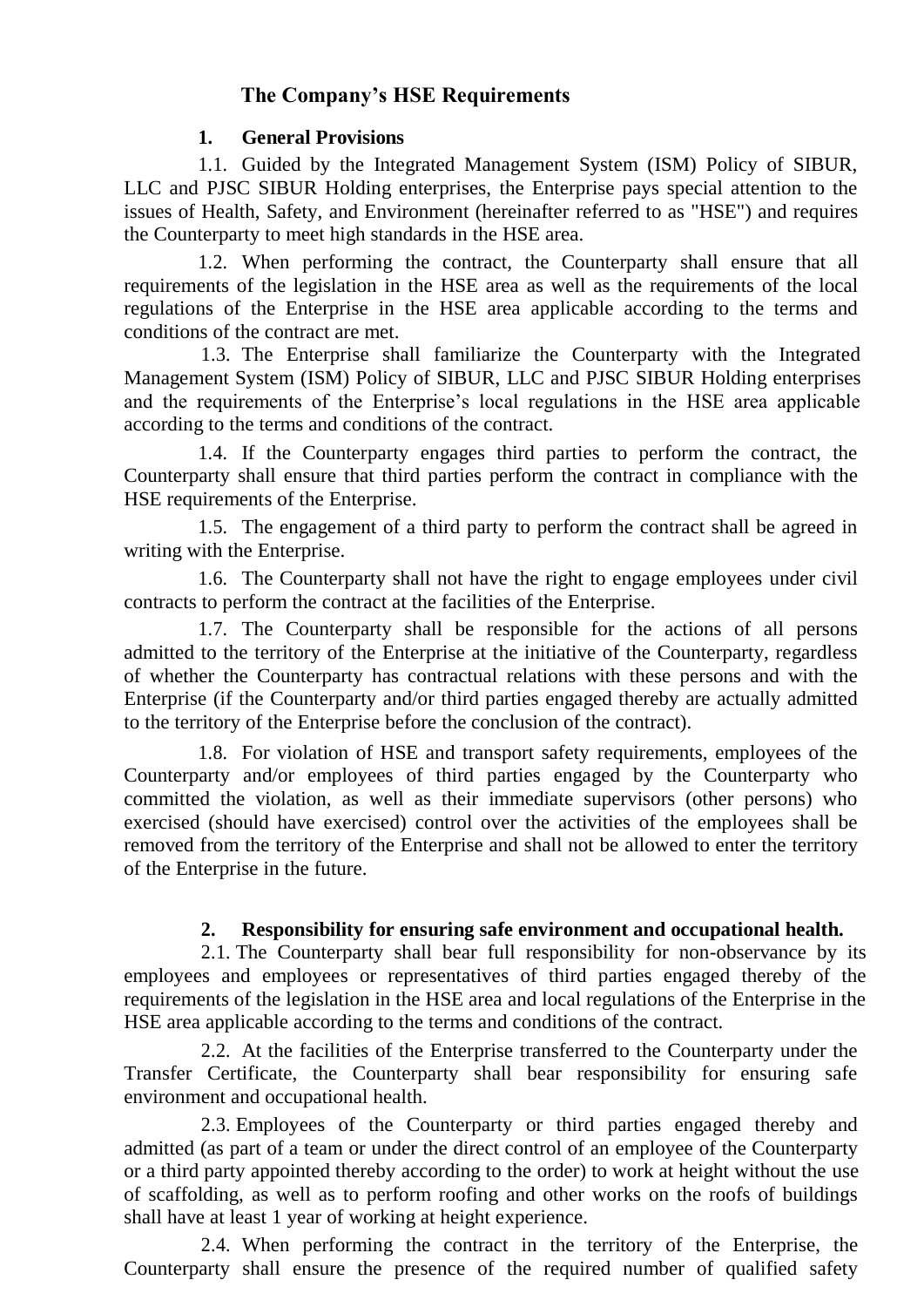specialists at the work sites at the rate of 1 (one) specialist for a certain number of employees of the Counterparty and third parties engaged thereby during the entire period of the performance of works (who shall simultaneously be present during the production/performance of works in the territory of the Enterprise), namely:

- for the number of up to 10 employees of the Counterparty and third parties engaged thereby (who are simultaneously present during the production/performance of works in the territory of the Enterprise) — the Counterparty shall provide at least one qualified safety specialist or assign the duties of safety specialists to the representative of the Counterparty who manages works in the territory of the Enterprise, provided that this representative shall not at the same time be responsible for carrying out hazardous works during the performance period;

- for the number from 11 to 50 employees of the Counterparty and third parties engaged thereby (who are simultaneously present during the production/performance of works in the territory of the Enterprise) — the Counterparty shall provide at least one qualified safety specialist;

- starting from 51 employees of the Counterparty and third parties engaged thereby (who are simultaneously present during the production/performance of works in the territory of the Enterprise) — the Counterparty shall provide one qualified safety specialist at the rate of 1 (one) safety specialist for no more than 50 (fifty) employees. The Counterparty shall have the right to decide on the reduction of the number of qualified safety specialists to 1 (one) safety specialist for no more than 75 (seventy-five) of its employees and employees of third parties engaged thereby (who are simultaneously present during the production/performance of works in the territory of the Enterprise). Exercising the specified right to reduce the number of safety specialists, the Counterparty shall send a motivated decision to the Enterprise in advance.

2.5. Information and documents regarding the safety specialist(s) assigned together with the employees of the Counterparty and third parties engaged thereby to perform works in the territory of the Enterprise shall be sent to the Enterprise in advance before starting works to obtain approval for admission of the entire brigade (the entire staff of the Contractor's employees and third parties engaged thereby) to the territory of the Enterprise. The risks of non-admission to the territory of the Enterprise (including the inability to fulfill contractual obligations) shall be borne by the Counterparty.

2.6. The Counterparty shall agree with the Enterprise on HSE candidates who are intended to perform works in the territory of the Enterprise with the provision of the following documents:

- documents confirming that safety specialists have the skills corresponding to the requirements of professional standard on occupational safety;

document confirming the length of service in the position of a safety specialist (at least 3 (three) years with secondary vocational education and at least 1 (one) year with higher education) (at the request of the Enterprise, a copy of the work record book shall be provided).

In case of non-compliance of the submitted documents with the requirements of the Enterprise, lack of the necessary work experience, or according to another reasonable opinion of the Enterprise, the safety specialist(-s) shall be replaced and approval procedure shall be repeated.

2.7. Safety specialist, whose presence is due to the number of employees of the Counterparty and third parties engaged thereby (eleven or more persons who are simultaneously present during the production/performance of works in the territory of the Enterprise), shall be released from his/her other duties and shall not combine positions (functionality) for the period of production/performance of such works.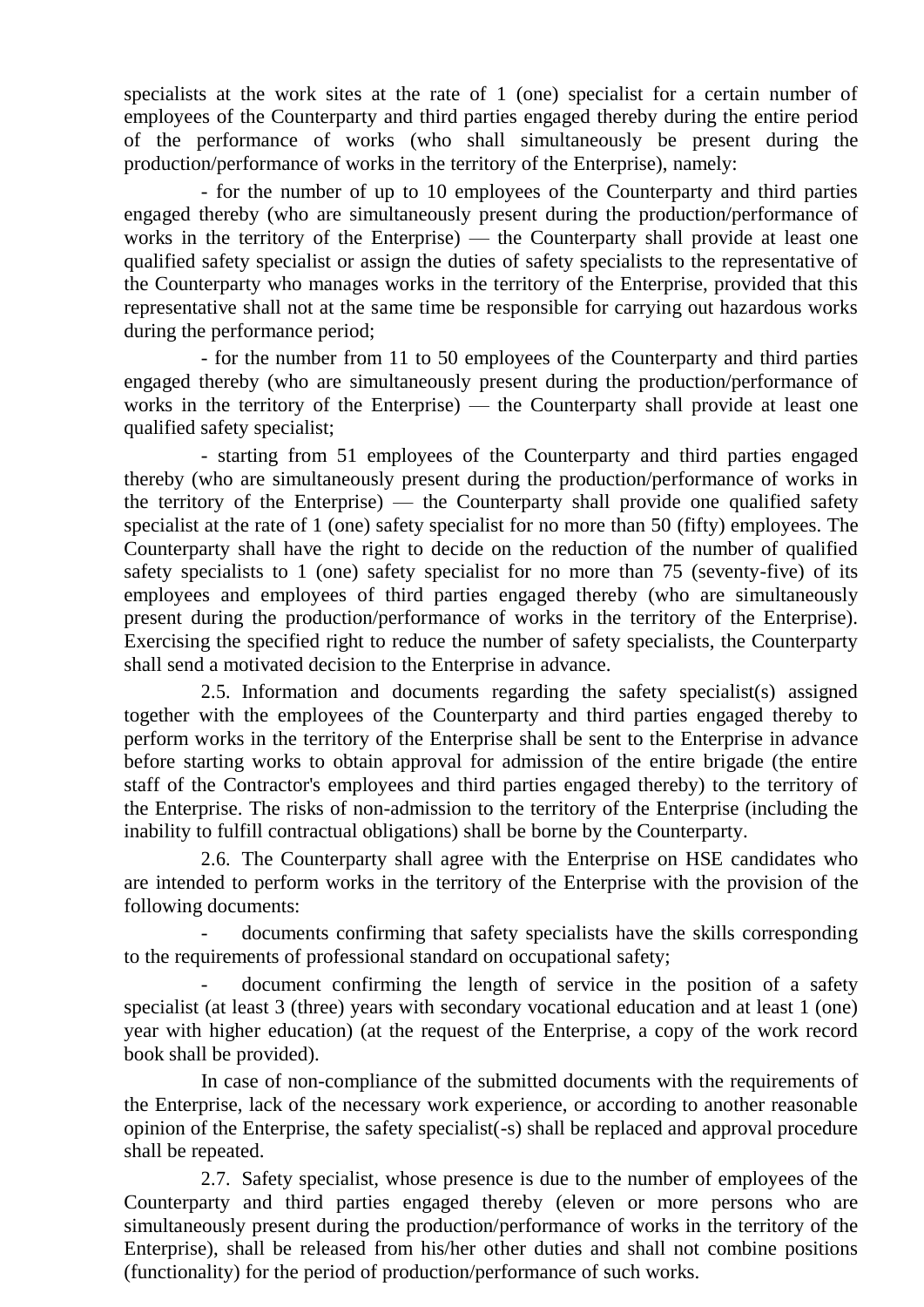2.8. If more than 30 automotive vehicles (including the vehicles of third parties) are involved in the execution of the contract, a road safety specialist (hereinafter referred to as the "RSS") shall be appointed in the Counterparty's organization without positions overlapping.

2.9. If the number of automotive vehicles exceeds 50 units, the Counterparty's organization shall create a Traffic Safety Service in the number of at least 2 specialists equipped with a specially equipped motor vehicle (with yellow or orange beacons, a radio station, and the Road Traffic Safety label).

2.10.The Enterprise shall have the right to carry out inspections and audits of the Counterparty, third parties engaged thereby, works performed, production and utility premises as well as employees and documentation of the Counterparty and third parties engaged thereby for compliance with the HSE requirements, including the assessment of knowledge of the Counterparty's employees and third parties engaged in the commission of the Enterprise.

### **3. Key safety rules.**

3.1. The uniform key safety rules (hereinafter referred to as the "KSR") are established in the territory and facilities of the Enterprise, the violation of which is absolutely unacceptable and shall entail the mandatory application of disciplinary measures.

3.2. The Counterparty shall familiarize all employees and third parties engaged in the performance of the contract with the KSR before starting the performance of the contract.

3.3. All employees and third parties engaged by the Counterparty to perform the contract shall comply with the KSR. According to KSR, the employees and third parties engaged by the Counterparty, when in the territory of the Enterprise, shall not:

- 1) Conceal information on major, significant, and high potential incidents.
- 2) Carry out higly hazardous works without a work permit.
- 3) Disable or damage the integrity of interlocks, the emergency shutdown system, and safety devices on operating equipment without the relevant written permission.
- 4) Appear in the territory of the Enterprise in the state of alcoholic, narcotic, or other intoxication.
- 5) Smoke in the territory of the Enterprise outside the places specially designated for this purpose or use open fire without special permission.
- 6) Working at height without the use of collective protective equipment accepted by the Enterprise and personal fall protection equipment.

3.4. Failure to comply with the KSR shall be considered a gross violation of labor discipline. For violation of any KSR in all cases without exception, the offender shall be immediately barred from the performance of the contract and shall be subject to disciplinary measures up to and including discharge.

### **4. HSE training and assessment of personnel**

4.1. The Counterparty shall be responsible for training employees and other persons engaged in the performance of the contract in safe methods and techniques for performing works and providing first aid, for providing HSE briefings, for organizing and conducting an internship at the workplaces and assessing HSE awareness and knowledge;

4.2. All managers, specialists, and employees, as well as other persons engaged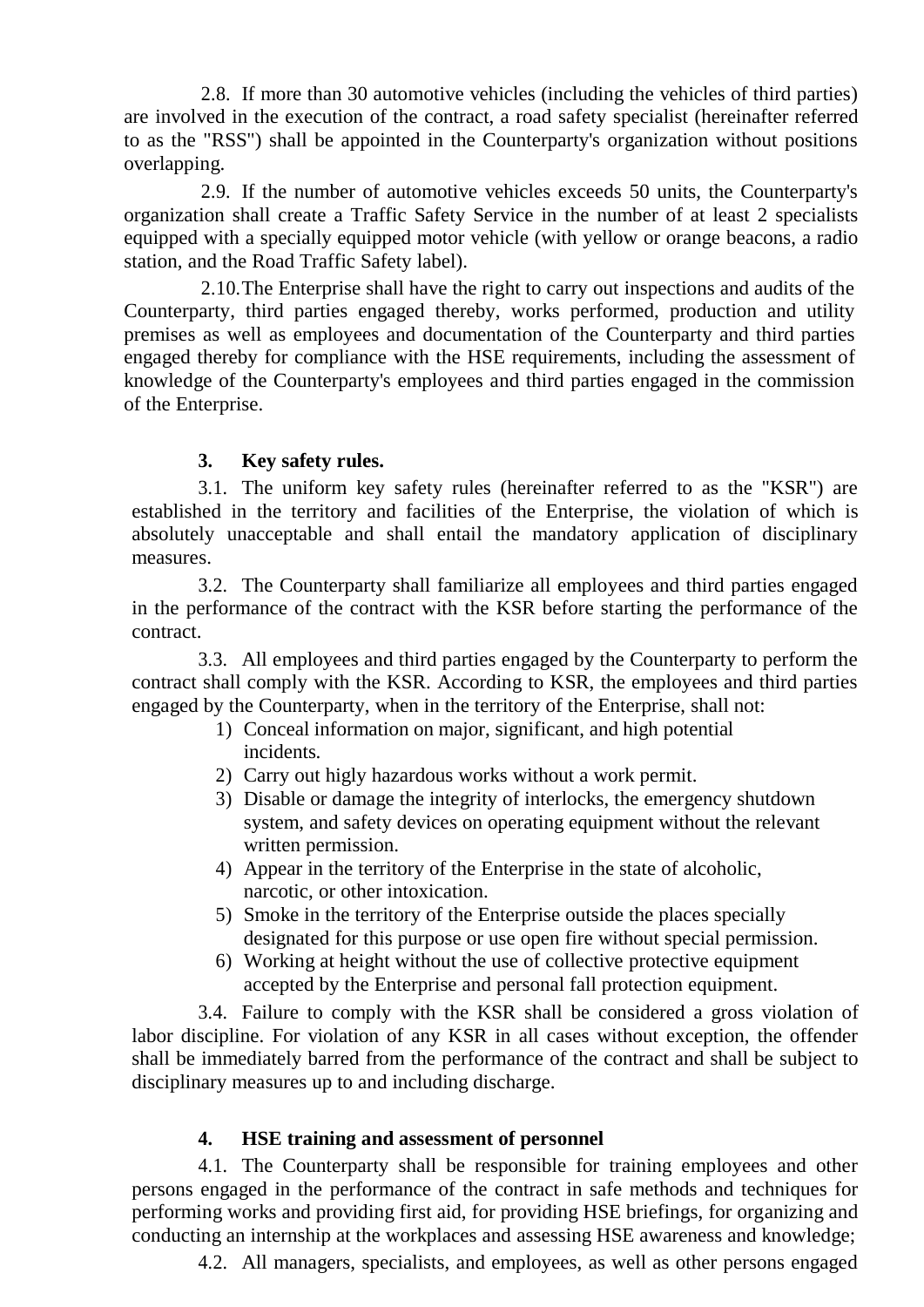by the Counterparty to perform the contract shall have documents confirming that they underwent training and certification/assessment of HSE knowledge in terms of the type of works/services. Copies of documents shall be submitted to the Enterprise.

4.3. Before proceeding with the performance of the contract, all employees and other persons engaged by the Counterparty to perform the contract shall:

- undergo an introductory briefing at the HSE unit of the Enterprise, familiarize themselves with the Integrated Management System (ISM) Policy of SIBUR, LLC and PJSC SIBUR Holding enterprises and KSR;
- familiarize themselves with the requirements of the local regulations of the Enterprise in the HSE area applicable in the performance of the contract of the Enterprise;
- undergo an initial briefing at the Enterprise unit (if performing works in the territory of operating units).

# **5. Personal protective equipment (PPE)**

5.1. The Counterparty shall ensure that all employees and other persons engaged in the performance of the contract have personal protective equipment corresponding to the harmful and/or hazardous production factors of the works performed/services rendered.

5.2. In the territory of the production sites of the Enterprises, all employees and other persons engaged by the Counterparty to perform the contract, regardless of the type of activities and official position, shall be provided with the following PPE:

- special clothes with the logo of the organization;
- special footwear;
- protective helmets;
- protective glasses;
- protective gloves;
- other PPE necessary to protect from harmful and/or hazardous production factors of operating units in the territory of which works/services are performed.

### **6. Compliance with labor discipline**

6.1. The Counterparty shall ensure that all employees and other persons engaged in the performance of the contract comply with the rules of conduct, prohibitions, and requirements determined by the Labor Code of the Russian Federation as well as local regulations of the Enterprise.

6.2. To avoid the risks of accidents due to the performance of the contract under the influence of alcohol, drugs, or other intoxicants, the Contractor shall:

- before the start of each work shift and before admitting employees to work, check employees and third parties engaged by the Counterparty for the presence of signs of alcoholic, drug, or other intoxication;
- bar employees and third parties engaged by the Counterparty from working under the influence of alcohol, drugs, or other intoxicants;
- not allow the employees to smuggle substances (including medicines) causing alcohol, narcotic or other intoxication into the territory of the Enterprise.

6.3. To ensure a safe environment in the territory of the Enterprise, the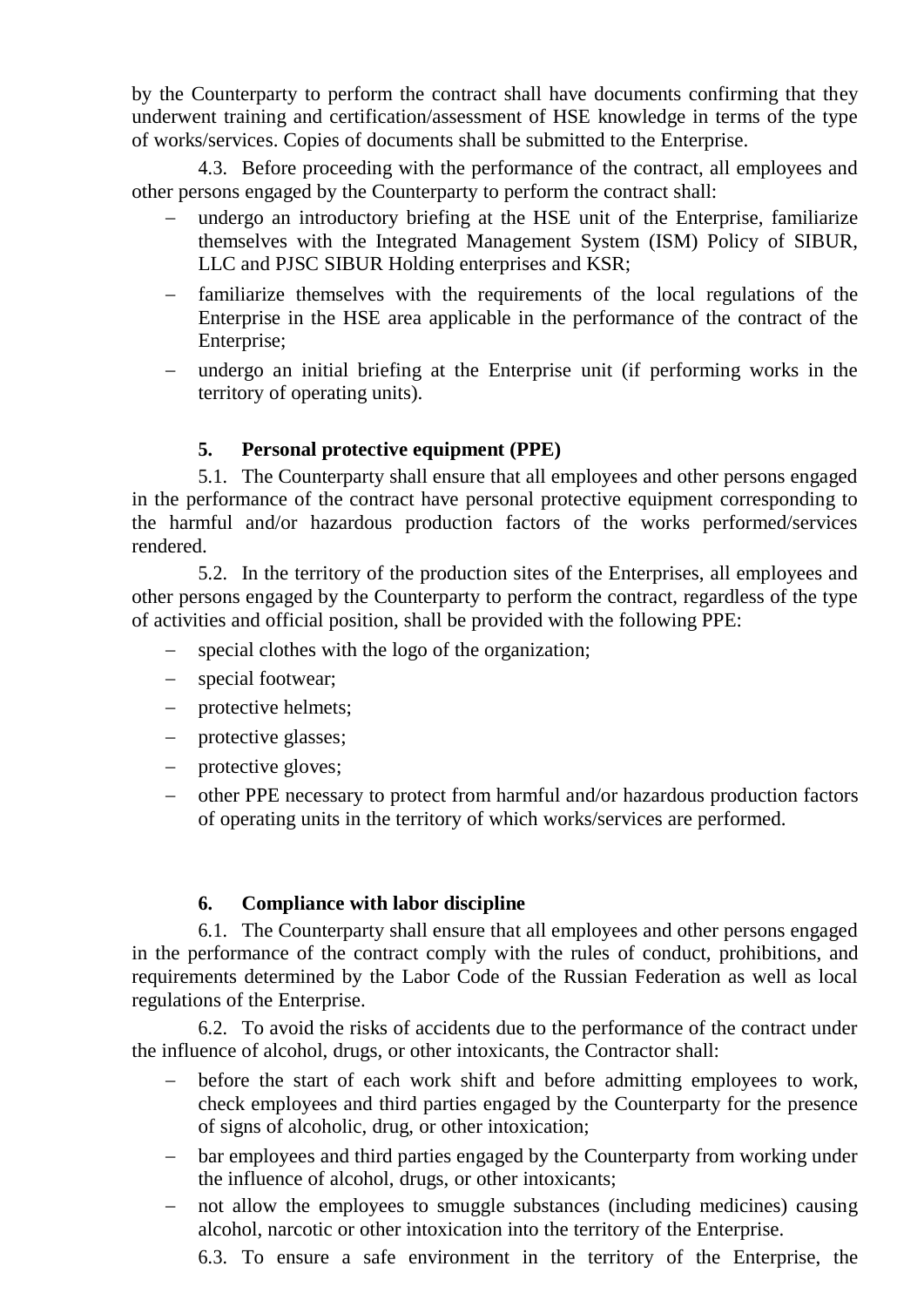Contractor shall ensure that all employees and other persons engaged in the performance of the contract comply with the appearance standards. No one is allowed to be present in the territory of the Enterprise:

- in shorts, knickers, Capri pants, leggings;
- in T-shirts, tops;
- in open toe/heels shoes.

6.4. In buildings and structures as well as in the territory of the Enterprise, the Counterparty shall not allow its employees and third parties engaged thereby to launch and use any game applications and programs on any portable electronic devices, including those with augmented reality effect or using services geolocation (Pokemon Go, etc.).

6.5. The Counterparty shall not allow its employees and third parties engaged thereby to smoke electronic cigarettes outside specially designated smoking areas.

6.6. The Counterparty shall ensure the correct behavior of its employees and third parties engaged thereby, prevent threats, insults, and other manifestations of aggression towards the employees of the Enterprise and employees who monitor the compliance with the HSE requirements of the Enterprise.

6.7. Upon the dismissal of an employee or a third party engaged by the Counterparty to perform the contract, the Counterparty shall confiscate his/her pass to the territory of the Enterprise and immediately inform the Economic Security Service and the Health, Safety and Environment Service of the Enterprise about this.

## **7. Requirements for equipment, materials, workplaces and waste management**

7.1. The Counterparty shall ensure the technically sound condition of the machines, tools, fixtures, and other equipment used to perform the contract.

7.2. Placing of equipment at the place of contract performance shall be agreed in advance with the representative of the Enterprise.

7.3. The Contractor shall provide the Enterprise with Safety and Health Certificates for the materials prior to their use on the territory of the Enterprise.

7.4. The places of the contract performance, as well as driveways and passages to them, shall be kept clean and tidy by the Counterparty, cleaned of debris, not cluttered with stored materials and structures.

7.5. At the place of contract performance, the Counterparty shall ensure warning and protection of people from contact with harmful and hazardous production factors associated with the performance of the contract (impact

of hazardous substances, slipping/tripping, falling from a height, falling objects, electric shock, etc.), install guards, safety signs, and provide lighting if necessary.

7.6. The Counterparty shall determine and agree with the Enterprise on the procedure for handling waste generated as a result of the Counterparty's activities before the start of the contract performance. Unauthorized accumulation of waste on the territory of the Enterprise is prohibited.

7.7. When all obligations under the contract are fulfilled, the Contractor shall dismantle the temporary structures and clean the place of the contract performance.

### **8. Accidents and incidents**

8.1. If, during the performance of works in the territory of the Enterprise, the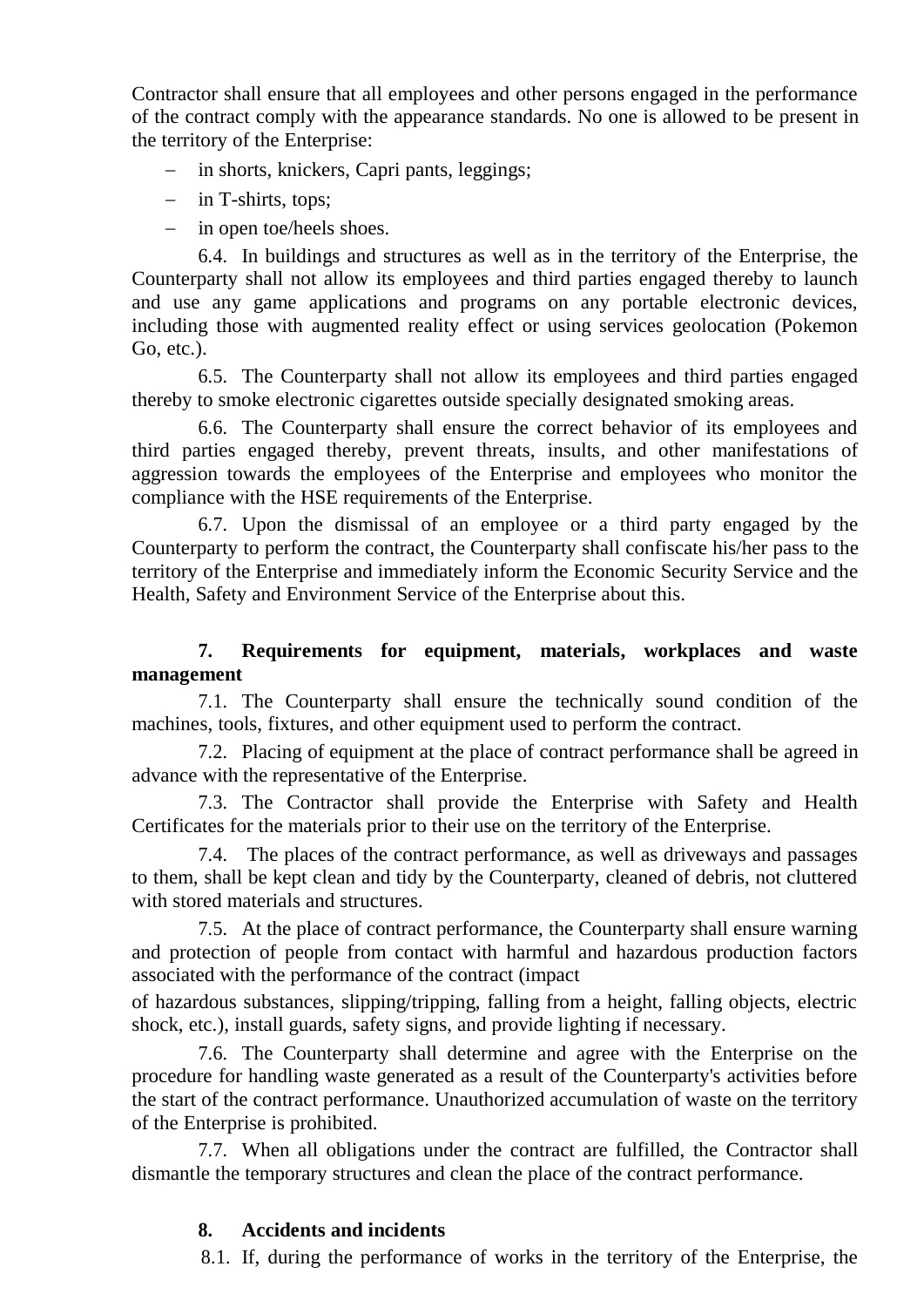Counterparty and/or a third party engaged thereby had an HSE incident, the Counterparty shall:

- within 10 minutes after the incident, inform the dispatcher of the Enterprise about it by any means of communication and in any form;

- within 12 hours after the incident, report the details of the incident according to the established form to the e-mail address of the representative of the unit supervising the performance of the contract on the part of the Enterprise and to the e-mail address [contractorsafety@sibur.ru.](mailto:contractorsafety@sibur.ru)

8.2. An up-to-date form for filling out an operational message about an incident with an incident classifier is posted on the SIBUR website at [https://www.sibur.ru/sustainability/production\\_safety/bc/](https://www.sibur.ru/sustainability/production_safety/bc/) (file for downloading can be found at a set of  $\alpha$  at  $\alpha$  at  $\alpha$  at  $\alpha$ 

[https://www.sibur.ru/sustainability/production\\_safety/bc/Оперативное%20сообщение%](https://www.sibur.ru/sustainability/production_safety/bc/Оперативное%20сообщение%20о%20происшествии.xlsx) [20о%20происшествии.xlsx\)](https://www.sibur.ru/sustainability/production_safety/bc/Оперативное%20сообщение%20о%20происшествии.xlsx).

8.3. The Enterprise shall have the right to conduct its own investigation of the incident and request explanations from the Counterparty. The Counterparty shall provide all necessary information (including on the third parties engaged thereby) for the investigation and, at the request of the Enterprise, shall take part in the incident commission within the time frame specified by the Enterprise.

8.4. Accidents that happened to the employees of the Counterparty or a third party engaged by the Counterparty shall be investigated by the Counterparty with the obligatory participation of the Enterprise's representatives in the investigation.

8.5. The Counterparty and third parties engaged thereby to perform the contract shall notify the state supervision bodies about accidents that happened to their employees according to the procedure established by the legislation.

8.6. In the event of environmental pollution by the Counterparty or third parties engaged thereby, the Counterparty shall reimburse the Enterprise for all costs incurred thereby to eliminate this pollution, compensate for environmental damage, and pay fines under claims/orders of state supervision and control bodies.

# **9. Reporting requirements**

9.1. The Counterparty shall provide the Enterprise with information on the results of inspections of compliance of the Counterparty and third parties engaged thereby to perform the contract with the requirements of the legislation in the HSE area carried out by the state inspection bodies, inform the Enterprise about violations, suspension of activities or cancellation of a license, termination of another permissive documentation required to carry out activities.

9.2. Every month (by the 5th day of the month following the reporting periof), the Counterparty shall send the Enterprise to the email address of the representative of the unit supervising the performance of the contract on the part of the Enterprise and to the email address [contractorsafety@sibur.ru](mailto:contractorsafety@sibur.ru) a monthly HSE report and a certificate of identified hazardous situations and HSE violations for the previous month according to the established form. An up-to-date form for filling out an operational message about an incident with an incident classifier is posted on the SIBUR website at https://www.sibur.ru/sustainability/production safety/bc/ (file for downloading can be found at a set of  $\alpha$  at  $\alpha$  at  $\alpha$  at  $\alpha$ 

[https://www.sibur.ru/sustainability/production\\_safety/bc/Ежемесячный%20отчет%20по](https://www.sibur.ru/sustainability/production_safety/bc/Ежемесячный%20отчет%20по%20ОТ%20ПБ%20и%20ООС%20Контрагента.xlsx) [%20ОТ%20ПБ%20и%20ООС%20Контрагента.xlsx\)](https://www.sibur.ru/sustainability/production_safety/bc/Ежемесячный%20отчет%20по%20ОТ%20ПБ%20и%20ООС%20Контрагента.xlsx).

9.3. The monthly report and information on the identified hazardous situations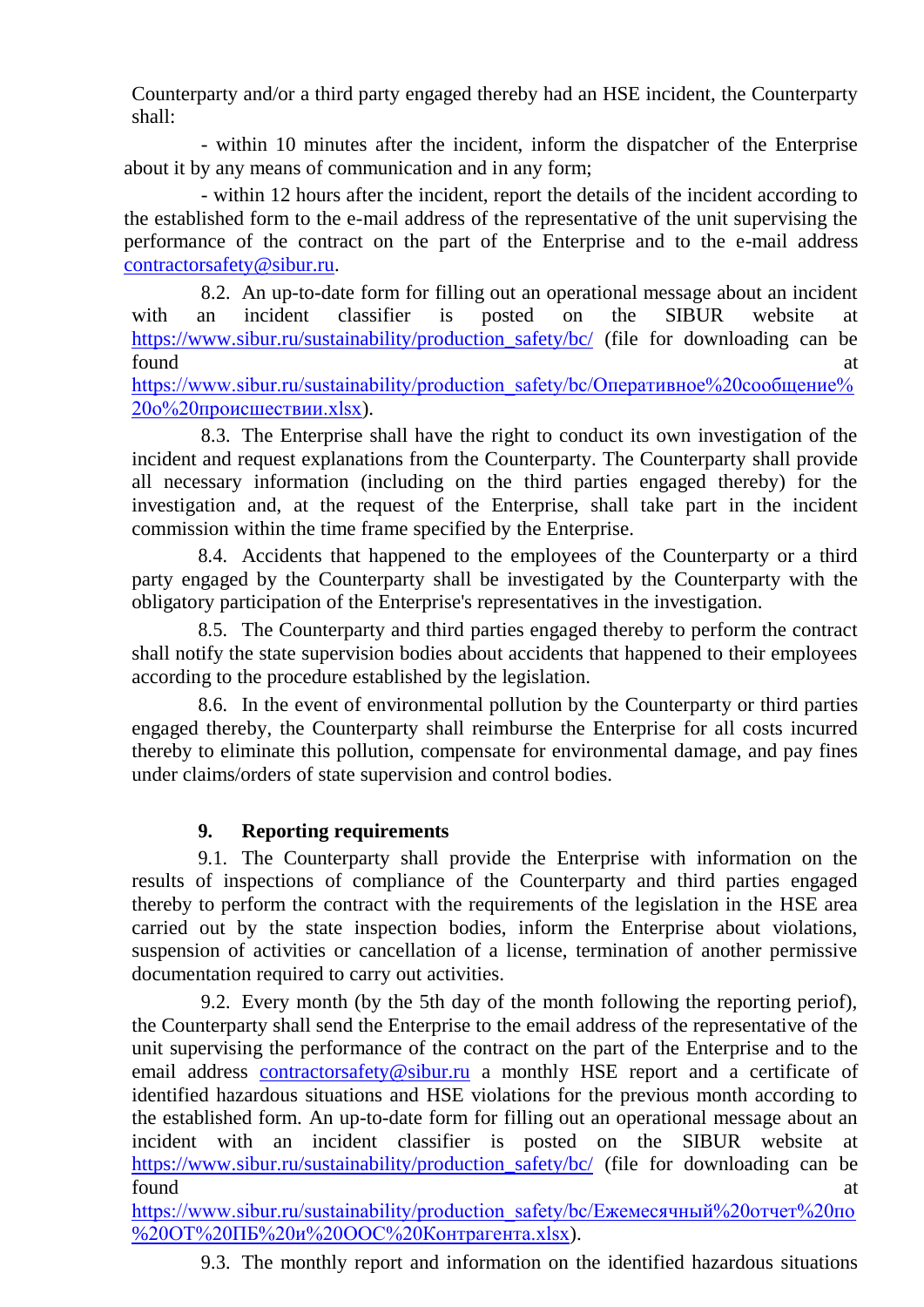and HSE violations shall be submitted in a single file in editable \*.xlsx format. If the Contractor engages third-party employees, the monthly report and certificate of identified hazardous situations and HSE violations shall be filled out for each third party in a separate file for each reporting period.

9.4. When sending documents and reports, the Counterparty and third parties engaged thereby shall ensure the ability to identify the sender of the electronic document. If the Enterprise performing the verification of documents cannot identify the sender and contact him/her/it, as well as cannot get access to the information system due to access restrictions, including in connection with the provision of a paid access, the document (report) shall be considered not submitted.

9.5. If the Enterprise finds out that the Counterparty or third parties engaged thereby fails to comply with the HSE requirements, the Counterparty shall attach to the report a certificate on the status of implementation of measures agreed with the Enterprise to eliminate inconsistencies previously identified by the Enterprise.

#### **10. The procedure for recording violations of the HSE requirements committed by the Counterparty.**

10.1. In case of violations of the requirements of the Enterprise in the HSE area, the Irregularity Report shall be drawn up according to the form established by the Enterprise. Irregularity Reports in two copies shall be signed by the representatives of the Enterprise or a person who discovered the violation and by the representatives of the Counterparty, or, if the representative of the Counterparty refuses to sign the report,

unilaterally by the representative of the Enterprise or by the person who discovered the violation, and shall constitute the grounds for the payment by the Counterparty of fines, the amounts of which shall be established by the contract and shall depend on the type of violation. Based on the Irregularity Report, the Enterprise shall notify the Counterparty in writing of the need to transfer the amount of fine to the account of the Enterprise. Prior to settlements with the Counterparty, the Counterparty shall provide the Enterprise with a copy of the payment order on the transfer of fine amount with the bank's mark. Without a copy of the payment order, the total amount payable to the Counterparty shall be reduced by the amount of the fine.

## **11. The procedure for the Counterparty's recording of a violation of KSR "Appearance in the territory of the Enterprise in the state of alcoholic, narcotic, or other intoxication".**

11.1. If there are suspicions that an employee of the Counterparty or a third party is on the territory of the Enterprise in the state of alcoholic, narcotic, or other intoxication, or smuggles substances that cause alcohol, narcotic or other intoxication to the territory of the Enterprise, the Enterprise shall have the right to implement the following measures to record this fact:

- do not allow an employee of the Counterparty or a third party to enter the territory of the Enterprise;

- confiscate personal pass of the employee of the Counterparty or a third party, in respect of whom the violation was revealed;

- call an authorized person of the Counterparty and/or third party and the person responsible for carrying out works on the part of the Enterprise to draw up a Violation Report according to the form established by the Enterprise;

- draw up the Violation Report according to the form established by the Enterprise with the attachment of written explanations from the employee of the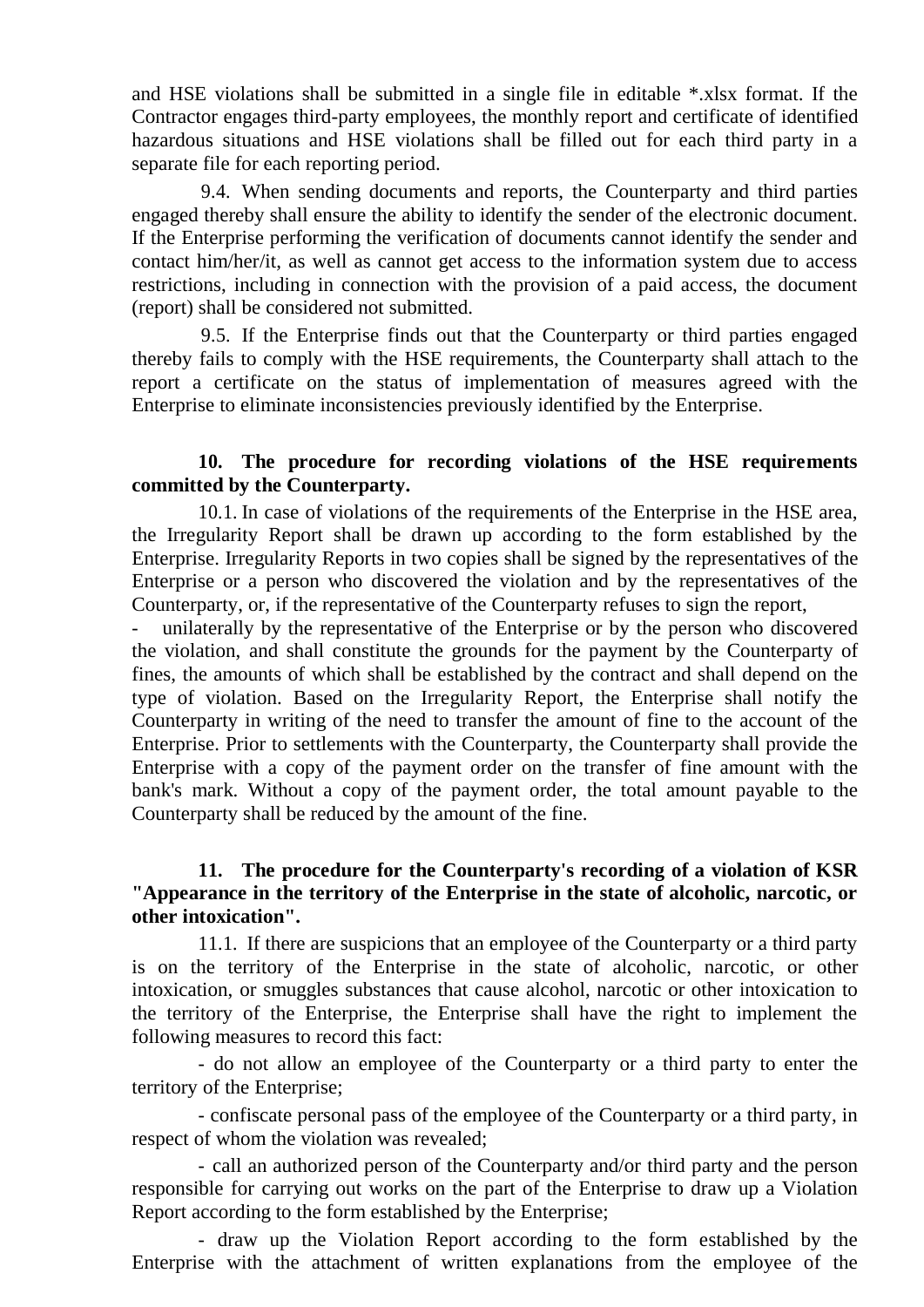Counterparty or a third party. If the employee refuses to give explanations, such refusal shall be recorded in the Report. If the authorized representative of the Counterparty and/or a third party fails to appear and sign the Report within one hour from the moment the Counterparty and/or a third party are notified of the fact that a Report was drawn up against its employee, the person who discovered the violation shall execute the Report unilaterally with the involvement of two persons. In this case, the Report shall be considered valid without the signature of the Counterparty and/or a third party. If the employee of the Counterparty or a third party refuses to undergo a medical examination for the state of intoxication and/or fails to provide a medical report on the absence of a state of intoxication issued no later than 2 hours from the moment of drawing up the Report, the above Report shall be considered the basis for imposing penalties on the Counterparty provided for by the contract. Record on the absence of a state of intoxication shall be submitted to the HSE department of the Enterprise no later than one working day after the medical examination;

- offer an employee of the Counterparty and/or a third party to undergo a medical examination for intoxication. If the examination is carried out at the expense of the Enterprise, the Counterparty shall reimburse the Enterprise for the costs of examination if, according to the results of the examination, the state of intoxication is established. If the employee of the Counterparty and/or a third party, in respect of which the Irregularity Report was drawn up according to the form established by the Enterprise, refuses to undergo a medical examination for the state of intoxication, the Counterparty shall arrange for a medical examination of the employee of the Counterparty and/or a third party in the municipal narcological dispensary within two hours after drawing up of the Report.

11.2. The Enterprise shall have the right not to allow an employee of the Counterparty and/or a third party in respect of which, according to clause 11.1, the Violation Report was made according to the form established by the Enterprise, to enter its territory to perform works under any contract concluded with the Counterparty. The exercise of this right by the Enterprise shall not relieve the Counterparty from the obligation to properly fulfill its obligations under the signed contracts within the time frame agreed upon by the Parties.

### **12. Obligations of the Counterparty to organize medical examinations and mandatory psychiatric examination of its employees.**

12.1. The Counterparty shall arrange for the medical examination of employees (taking into account the type of works performed by them and their profession) according to the current legislation of the Russian Federation in the medical facilities recommended by the Enterprise (if possible).

12.2. The Counterparty shall organize a mandatory psychiatric examination of employees who carry out certain types of activities, in particular those related to the sources of extra high hazard (with the influence of harmful substances and unfavorable production factors), and work in conditions of extra high hazard according to the current legislation of the Russian Federation.

12.3. Before the beginning of the contract performance, the Counterparty shall provide the Enterprise, upon its request, with the copies/originals of the final reports based on the results of medical examinations for all employees of the Counterparty performing works in the territory of the Enterprise who shall undergo medical examinations according to the current legislation of the Russian Federation.

12.4. The Enterprise shall have the right to check the original copy of the final act based on the results of medical examinations to confirm its accuracy.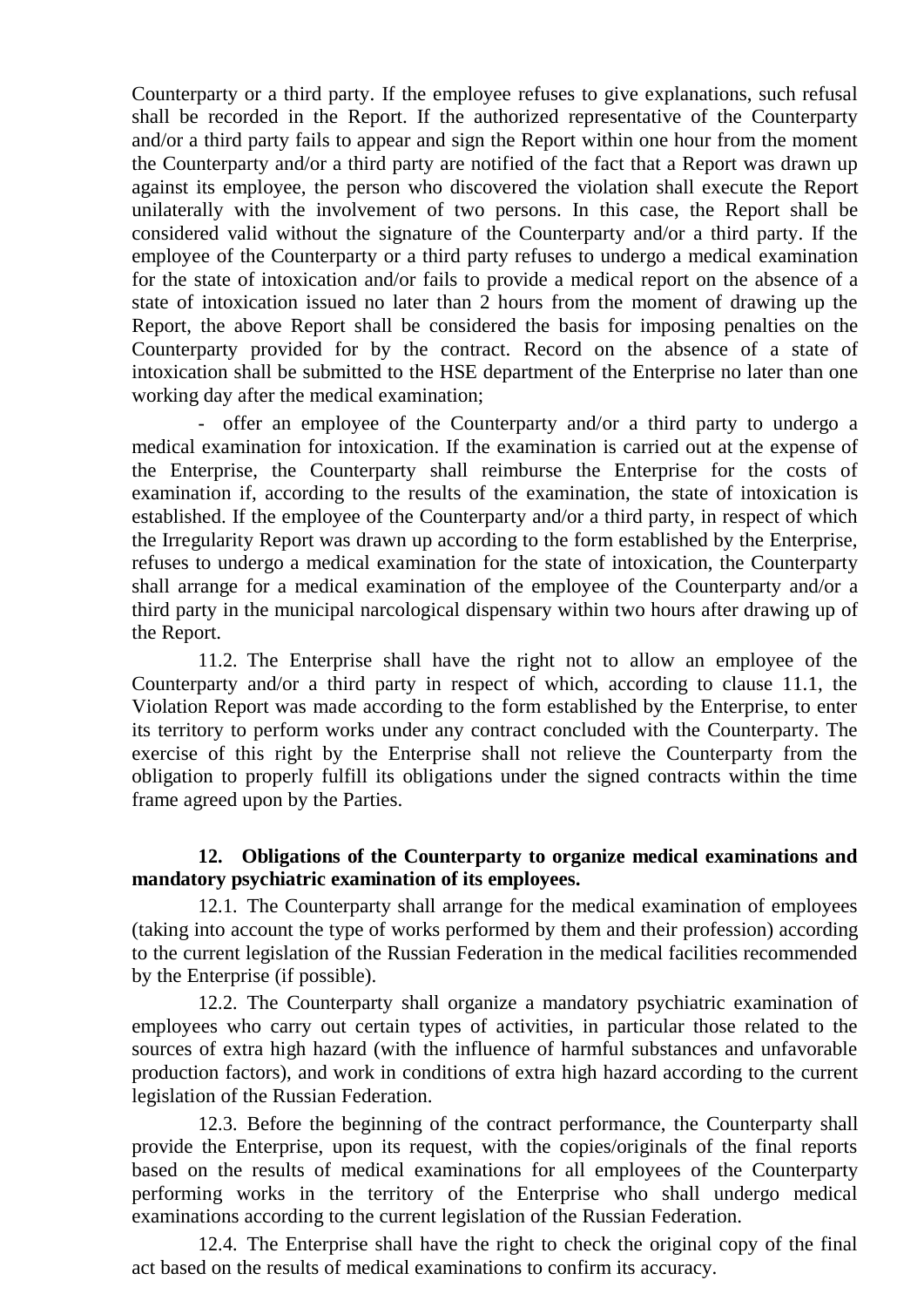#### **13. Requirements for protecting employees (staff members) of the Enterprise and its Counterparties in connection with the risk of spread of COVID-19 coronavirus infection**

13.1. In order to ensure the protection of employees of the Enterprise and its Counterparties, employees of the Enterprise and engaged third parties are forbidden from:

14.1.1. Coming to the operations facility or staying in the territory of the Enterprise if they have symptoms or signs of acute respiratory viral infection (high body temperature (above 37  $^{\circ}$ C), coughing – dry or wet; rhinitis – nasal blockage; nasal cold and sneezing);

14.1.2. Refusing to undergo temperature measurement procedure on entry to the Enterprise territory or non-compliance with its procedure, e.g., attempts to lower body temperature before the measurement is taken, refusal to record the examination results in the register or refusal to comply with the requirements relating to body temperature measurement;

14.1.3. Failing to ensure a 14-day self-isolation (quarantine) period by employees returning from abroad (the isolation period shall be calculated starting from the date of return from the trip) prior to entering the Enterprise territory;

14.1.4. Staying in the territory of the Enterprise with acute respiratory viral infection symptoms (high body temperature (above  $37^{\circ}$ C), coughing – dry or wet; rhinitis – nasal blockage; nasal cold and sneezing);

14.1.5. Refusing to undergo temperature measurement procedure at the Enterprise territory;

14.1.6. Failure to maintain safe distance:

 at least 1.5 m between the employee of the Enterprise and the employee of the Counterparty when moving through the territory of the Enterprise,

at least 1,5 m between employees in a designated smoking area;

 at least 2 m between employees of Contract Partners and employees of the Enterprise during briefings held by representatives of the Enterprise and/or when carrying out works, e.g. when signing a work permit or during works acceptance;

14.1.7. Deviating from an approved route of travel at the Enterprise territory to a work site or a checkpoint.

14.1.8. Leaving the approved area at a site (including work sites) without approval of the Enterprise;

14.1.9. Entering administration and amenity buildings of the Enterprise without permission;

14.1.10Failure to comply with personal hygiene practices and epidemic control arrangements established by the Enterprise, as well as the requirements of the action plan provided for the isolation of employees suspected to have the coronavirus infection;

14.1.11Failure to use serviceable means of protection from airborne transmission of infections (respirators, medical face masks that cover mouth and nose; failure to use gloves and glasses);

14.1.12Failure to provide employees with sufficient face masks required for the work shift, failure to ensure timely replacement of face masks (in accordance with recommendations of the manufacturer and Rospotrebnadzor).

14.2. For each of the violations listed above in clause 14.1, the Enterprise shall have the right to bar the employee of the Counterparty or a third party engaged thereby from contract performance by removing the employee from the Enterprise territory and blocking their admittance to the Enterprise territory for the period of fourteen days since the day the violation was revealed. This includes areas designated for rotation worker accommodation.